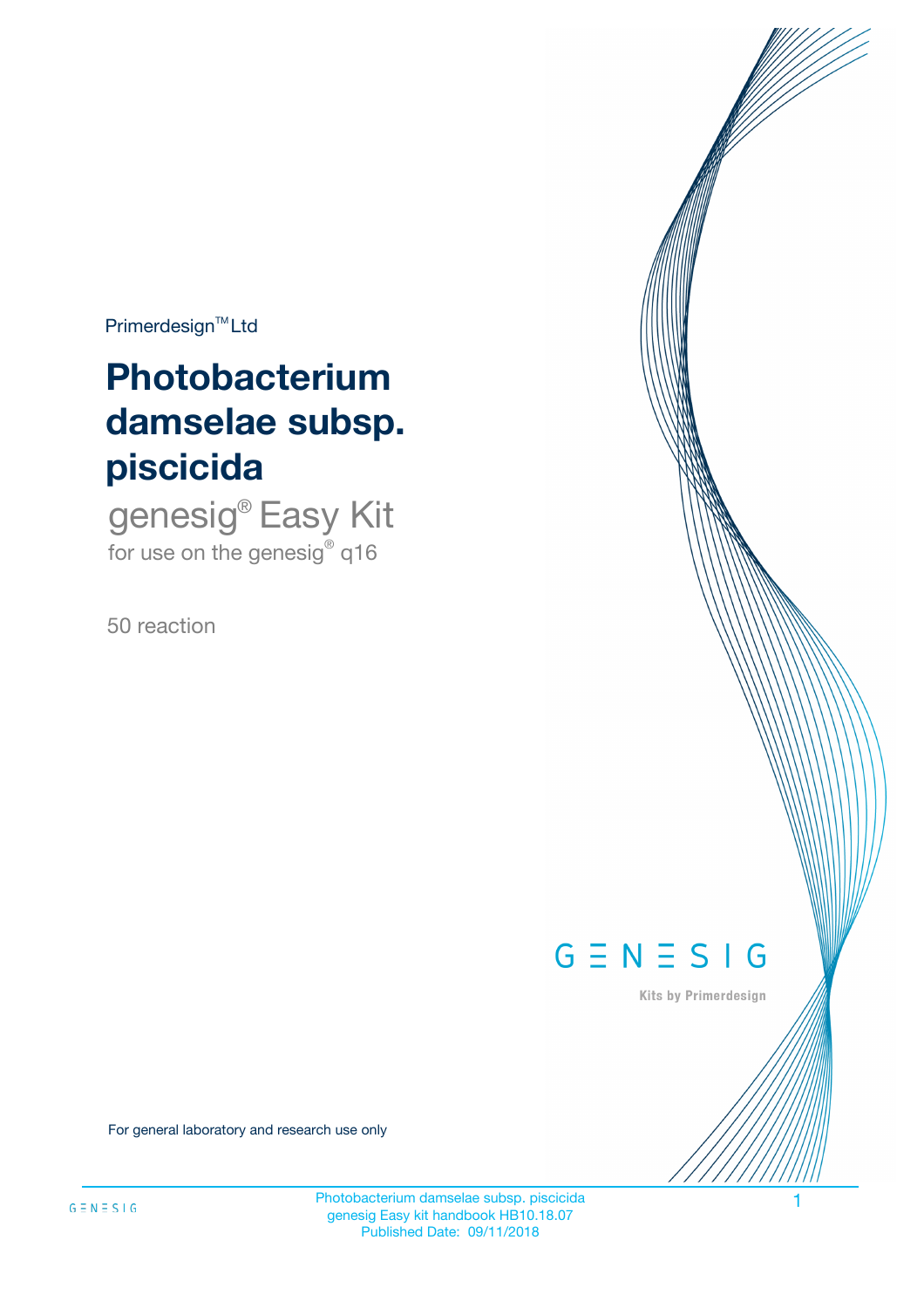# genesig® Easy: at a glance guide

#### **For each DNA test**

| Component                         | <b>Volume</b> | Lab-in-a-box pipette |  |
|-----------------------------------|---------------|----------------------|--|
| P.damselae-piscicida reaction mix | 10 µl         |                      |  |
| Your DNA sample                   | 10 µl         |                      |  |

#### **For each positive control**

| Component                         | Volume          | Lab-in-a-box pipette |  |
|-----------------------------------|-----------------|----------------------|--|
| P.damselae-piscicida reaction mix | 10 <sub>µ</sub> |                      |  |
| Positive control template         | 10 µl           |                      |  |

#### **For each negative control**

| Component                         | Volume          | Lab-in-a-box pipette |  |
|-----------------------------------|-----------------|----------------------|--|
| P.damselae-piscicida reaction mix | 10 <sub>µ</sub> |                      |  |
| <u>Water</u>                      | 10 <sub>µ</sub> |                      |  |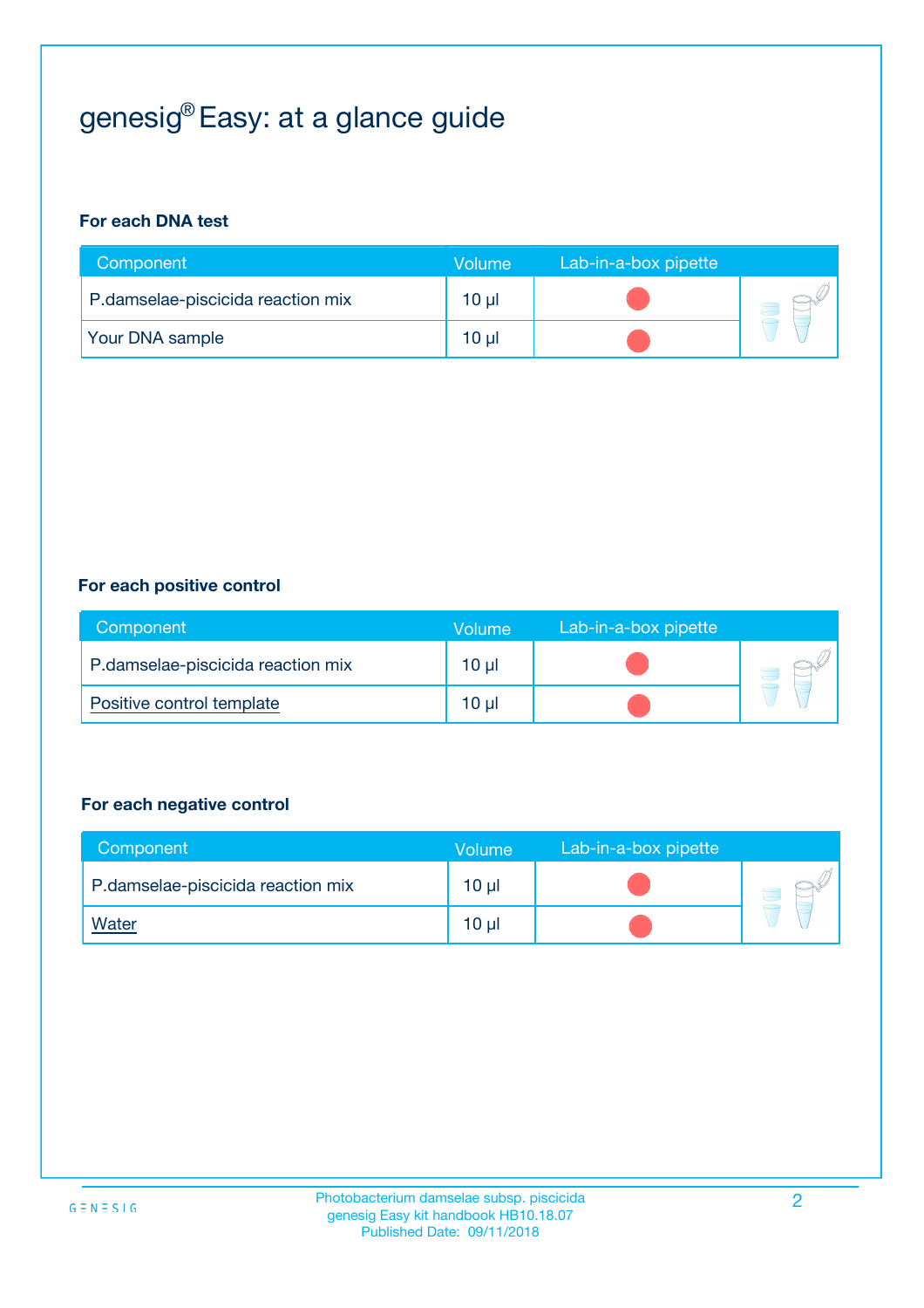# Kit Contents



## Reagents and equipment to be supplied by the user

#### **genesig® q16 instrument**

#### **genesig® Easy Extraction Kit**

This kit is designed to work well with all processes that yield high quality RNA and DNA but the genesig Easy extraction method is recommended for ease of use.

#### **genesig® Lab-In-A-Box**

The genesig Lab-In-A-Box contains all of the pipettes, tips and racks that you will need to use a genesig Easy kit. Alternatively if you already have these components and equipment these can be used instead.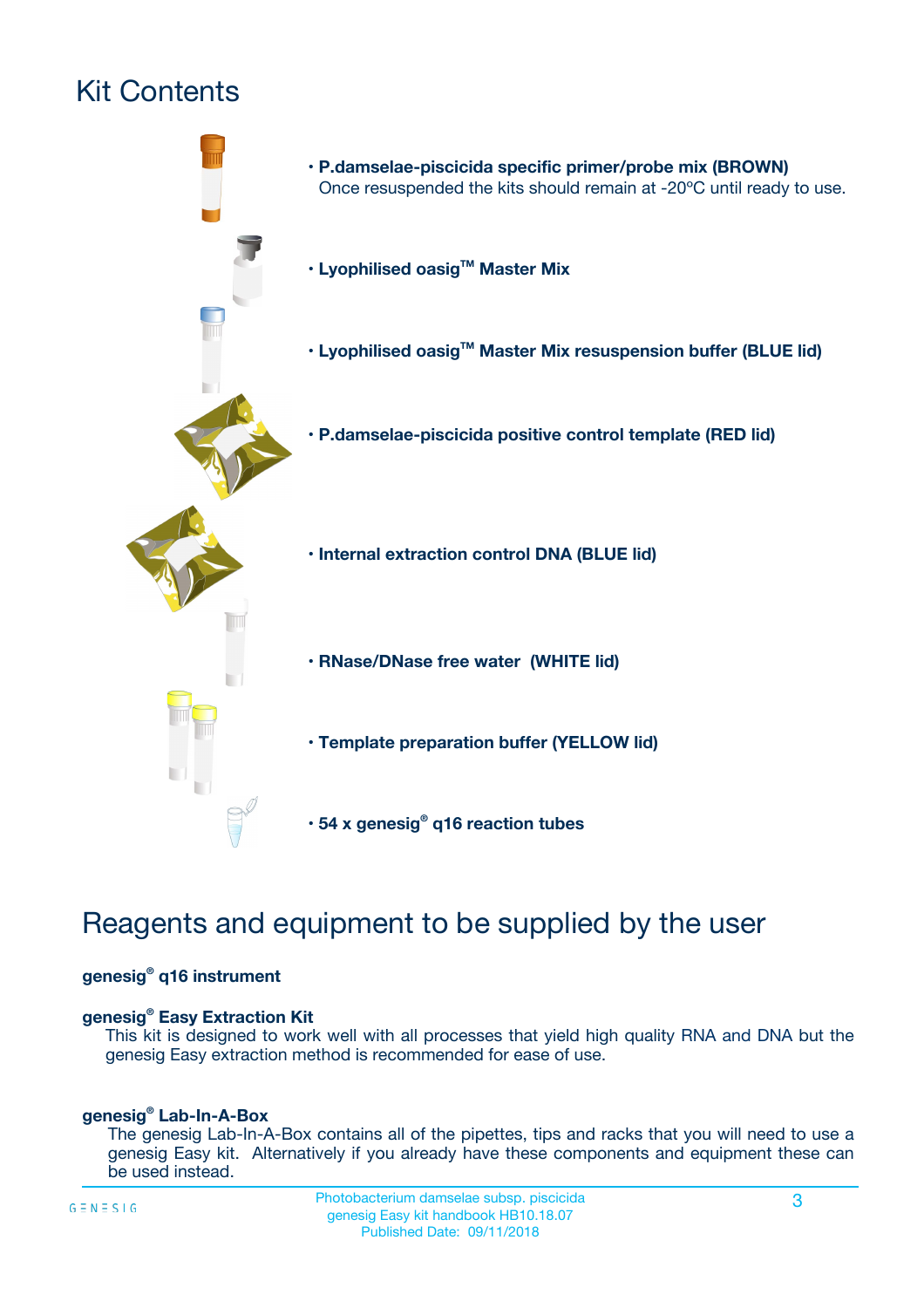## Step-by-step guide

### 1. Create your reaction mix



Use the blue pipette to transfer 500µl**\*** of the oasig Master Mix resuspension buffer into the tube of lyophilised oasig Master Mix and mix well by gently swirling. Then transfer all of that master mix into the brown tube labelled P.damselae-piscicida primers/probe.

**\***Transfering 525µl of the oasig Master Mix resuspension buffer to your oasig Master Mix (instead of the 500µl recommended above) will enable you to take full advantage of the 50 reactions by accounting for volume losses during pipetting. In order to do so with the genesig Easy fixed volume pipettes use 1x blue, 2x red and 1x grey pipettes to make the total volume. Please be assured that this will not adversely affect the efficiency of the test.

Cap and shake tube to mix. A thorough shake is essential to ensure that all components are resuspended. **Failure to mix well can produce poor kit performance.**

Leave to stand for 5 minutes. Now your reaction mix is ready to use.

Store the reaction mix in the freezer from hereon.

#### Top tip

- Ensure that the reaction mix is mixed thoroughly before each use by shaking.
- **•** Once resuspended do not expose genesig Easy kit to temperatures above -20°C for longer than 30 minutes at a time.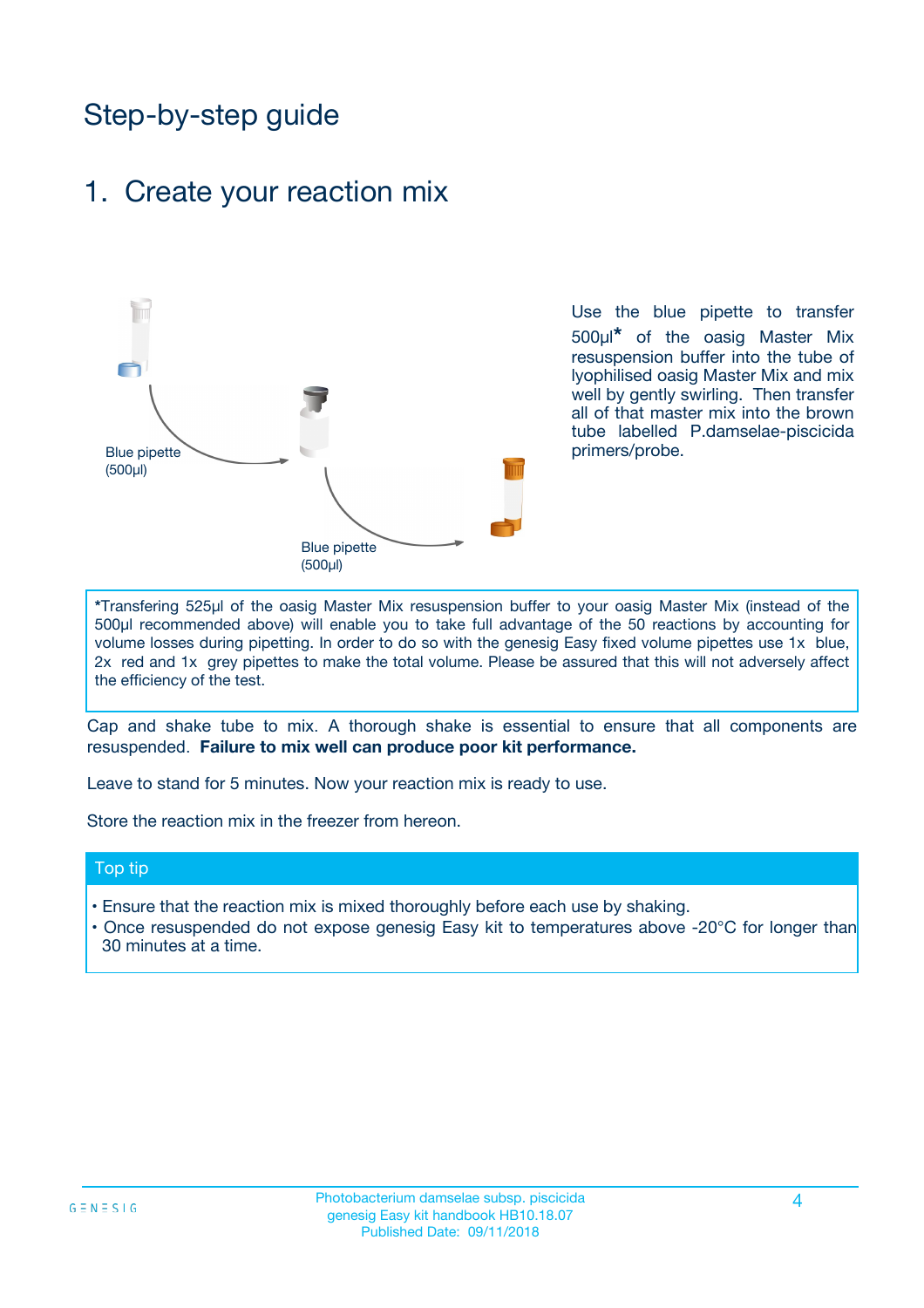# 2. Internal extraction control



Use the blue pipette to transfer 1000µl (2 x 500µl) of template preparation buffer into the Internal Extraction Control DNA tube. Cap and shake tube to mix.

Your kit contains Internal Extraction Control DNA. This is added to your biological sample at the beginning of the DNA extraction process. It is extracted along with the DNA from your target of interest. The q16 will detect the presence of this Internal Extraction Control DNA at the same time as your target. This is the ideal way to show that your DNA extraction process has been successful.

#### **If you are using an alternative extraction kit:**

Use the red pipette to transfer 10µl of Internal Extraction Control DNA to your sample **after** the lysis buffer has been added then follow the rest of the extraction protocol.

#### **If you are using samples that have already been extracted:**

Use the grey pipette to transfer 5µl of Internal Extraction Control DNA to your extracted sample.

## 3. Add reaction mix to all reaction tubes



For every reaction to be run, use the red pipette to add 10µl of your P.damselae-piscicida reaction mix to every tube.

#### Top tip

- Always pipette the reaction mix directly into the bottom of the tube.
- You can label the tube lids to aid your reaction setup but avoid labelling tube sides.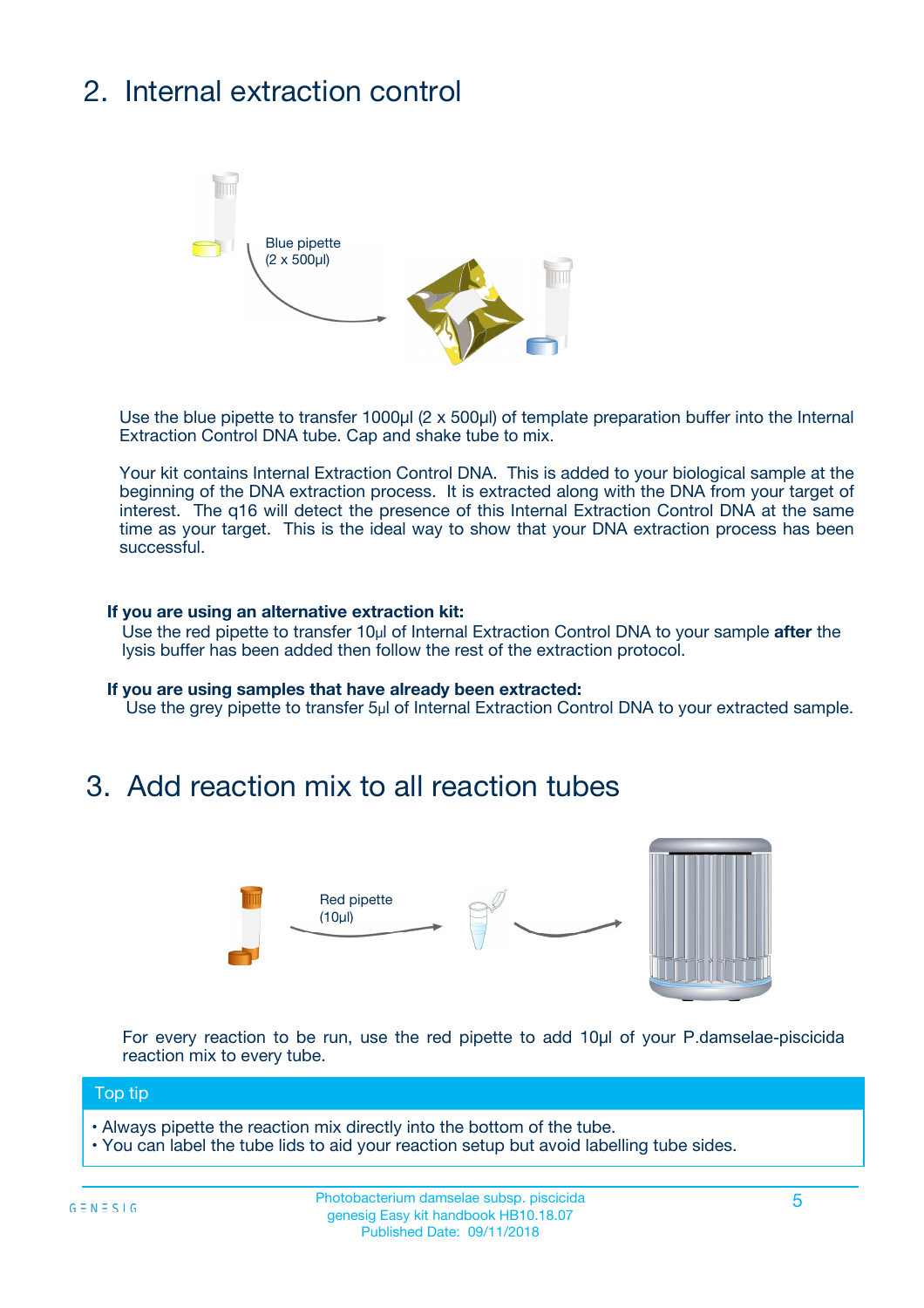## 4. Negative control



For each test you will require a negative control. Instead of DNA, water is used. This sample should typically prove negative thus proving that all of your positive samples really are positive.

To create a negative control reaction simply use the red pipette to add 10µl of the water to the required reaction tubes. Close these tubes after adding the water.

Because some genesig kit targets are common in the environment you may occasionally see a "late" signal in the negative control. The q16 software will take this into account accordingly.

#### Top tip

**•** Always add the water to the side of the tube to reduce the introduction of bubbles.

### 5. Set up a test



For each sample you wish to analyse, use the red pipette to add 10µl of your DNA sample to the required reaction tubes. Close these tubes after adding the sample. Always change pipette tips between samples.

#### Top tip

**•** Always add the DNA sample to the side of the tube to reduce the introduction of bubbles.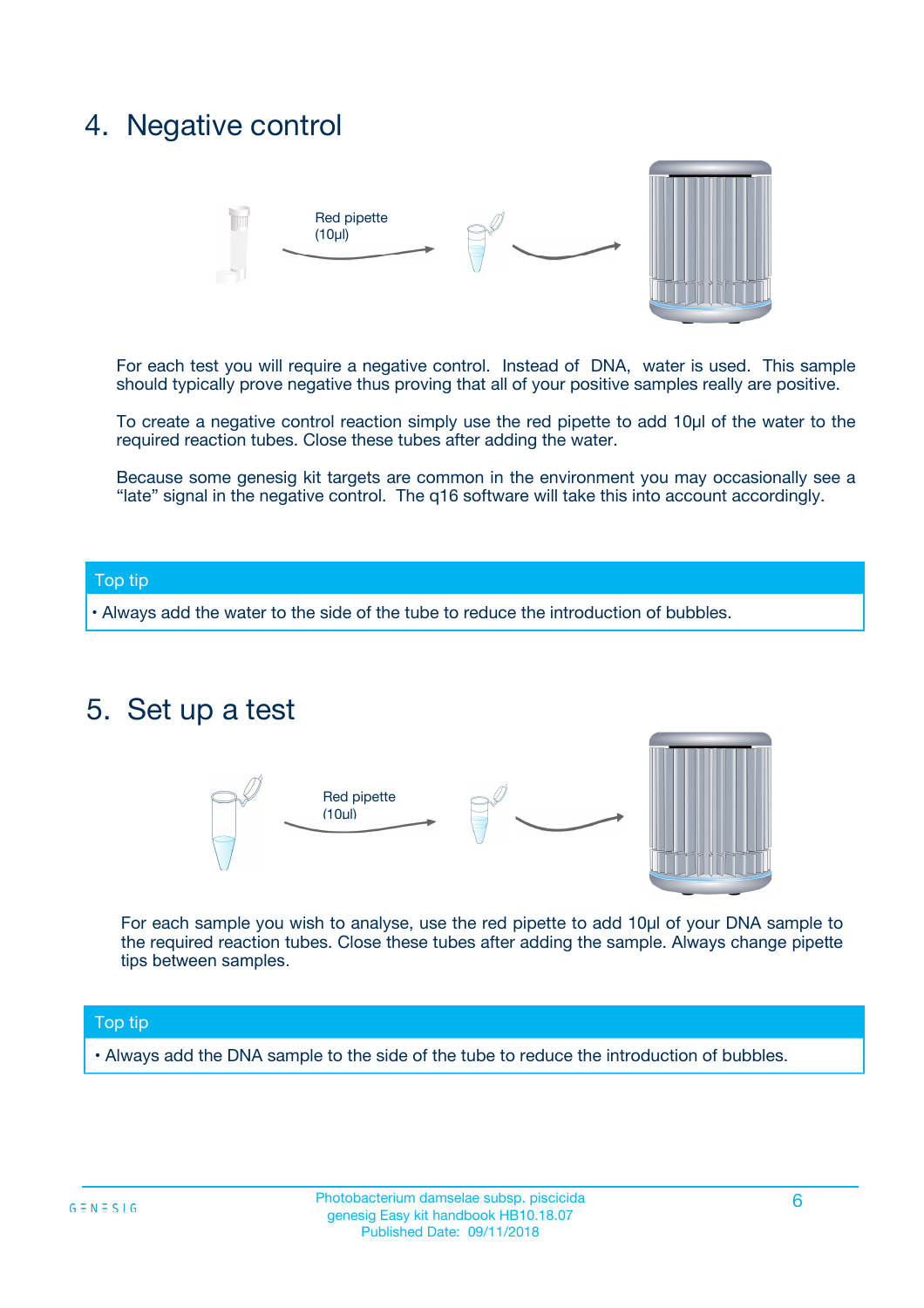## 6. Positive control



Use the blue pipette to transfer 1000µl (2 x 500µl) of template preparation buffer into the positive control template tube. Cap and shake tube to mix.

Each time you run a test you will require a positive control. This is a small portion of DNA from your target of interest. It serves two purposes:

1. It will always test positive so it shows that everything is working as it should be.

2. The q16 software knows how much DNA is present in the positive control. So it can automatically compare your sample of interest with the positive control to calculate the amount of target DNA in your sample.

To create a positive control reaction, simply use 10µl of the positive control instead of your DNA sample.



Take great care when setting up your positive control. The positive control template has the potential to give you a false positive signal in your other samples. Set positive controls up last after all other sample tubes are closed. Always change pipette tips between samples. You may even choose to set up positive controls in a separate room.

#### Top tip

**•** Always add the positive control to the side of the tube to reduce the introduction of bubbles.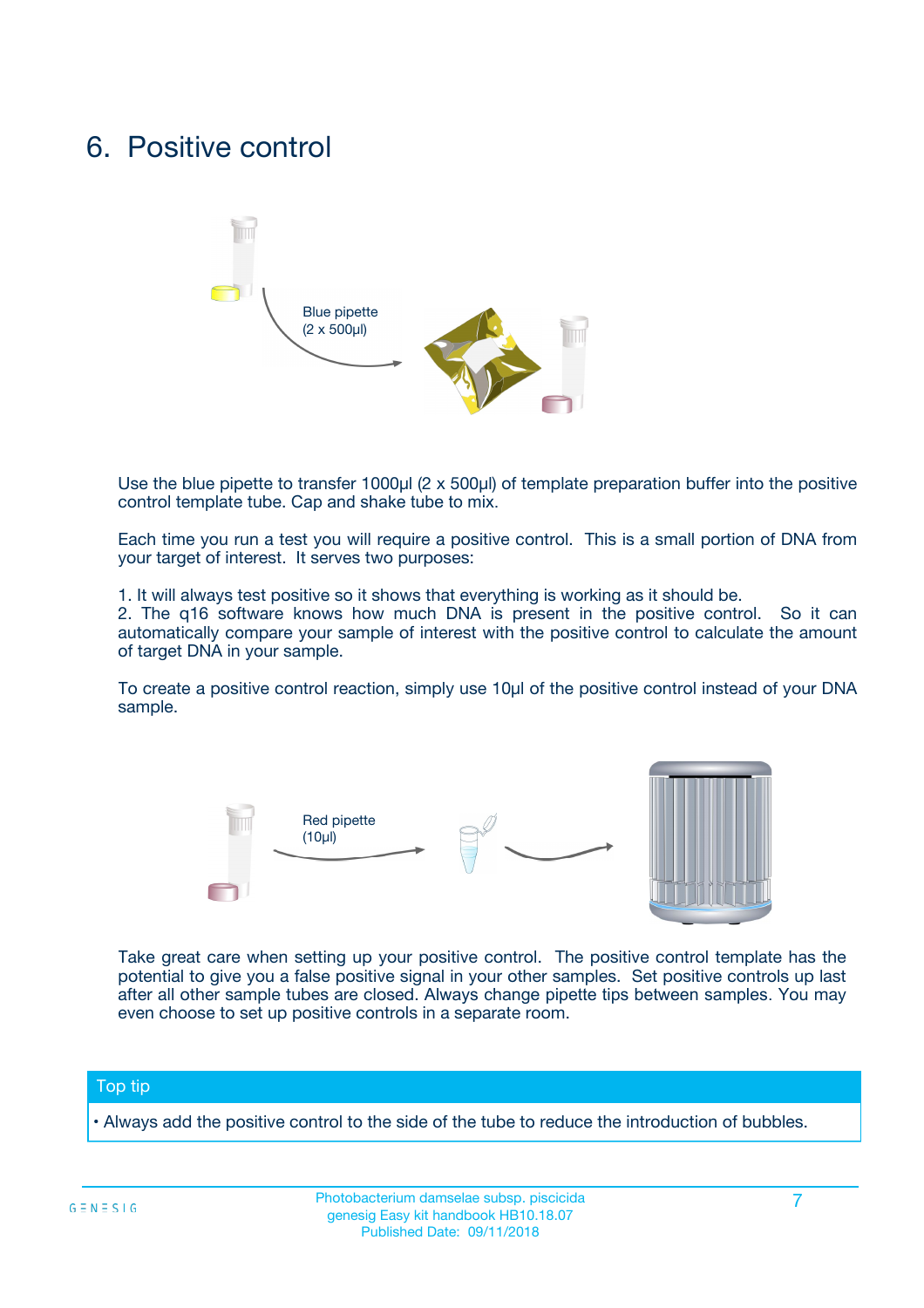# 7. Running the test

Place the tubes into the correct positions in your q16 as defined by the software, this may include positioning of empty tubes to ensure that the q16 lid is balanced. The run can then be started.

| qenesig q16 PCR software - 1.2                                               |                                   | $\Box$                                                                                          |
|------------------------------------------------------------------------------|-----------------------------------|-------------------------------------------------------------------------------------------------|
| $\vert \cdot \vert$<br>Unsaved (New Experiment 2<br><b>Open Experiments:</b> | <b>D</b> Open<br>R <sub>New</sub> | Save<br>Save As<br><b>C</b> Close<br><b>&amp; Configuration</b><br>$G \equiv N \equiv S \mid G$ |
| <b>Setup</b><br><b>Results</b><br>Stages:                                    |                                   |                                                                                                 |
| <b>Notes</b>                                                                 | <b>Samples</b>                    | <b>Tests</b>                                                                                    |
| <b>Name and Details</b>                                                      | Name<br>Color                     | Note<br>Color<br>Note<br>Name                                                                   |
| New Experiment 2017-10-26 11:06                                              | Sample 1                          | ÷<br>条<br>Test 1                                                                                |
| Kit type: genesig® Easy Target Detection kit                                 | Sample 2                          |                                                                                                 |
| Instrument Id.:                                                              | Sample 3                          | $\qquad \qquad \blacksquare$<br>$\qquad \qquad \blacksquare$                                    |
| <b>Run Completion Time:</b>                                                  | Sample 4                          |                                                                                                 |
| <b>Notes</b><br><b>A</b><br>$\overline{\mathbf v}$                           | Sample 5                          | ♦<br>4<br>÷<br>₩                                                                                |
| <b>Well Contents</b>                                                         |                                   | <b>Run</b>                                                                                      |
| Pos.<br>Test                                                                 | Sample                            | <b>Run Status</b>                                                                               |
| Test 1<br>$\blacktriangleleft$                                               | Negative Control                  | $\blacktriangle$                                                                                |
| $\overline{2}$<br>Test 1                                                     | <b>Positive Control</b>           |                                                                                                 |
| $\overline{\mathbf{3}}$<br>Test 1                                            | Sample 1                          | Show full log                                                                                   |
| Test 1<br>4                                                                  | Sample 2                          |                                                                                                 |
| 5<br>Test 1                                                                  | Sample 3                          | <b>Run Control</b>                                                                              |
| Test 1<br>6                                                                  | Sample 4                          |                                                                                                 |
| $\overline{7}$<br>Test 1                                                     | Sample 5                          |                                                                                                 |
| 8                                                                            |                                   | $\triangleright$ Start Run<br>Abort Run                                                         |
| <b>JOD FURTY TUDE TO BUILDED IN</b>                                          |                                   | $\overline{\mathbf{v}}$                                                                         |

#### Top tip

- Before loading tubes into the q16, check for bubbles! Flick the bottom of the tubes to remove any bubbles that may have formed during the test setup.
- Apply centrifugal force with a sharp wrist action to ensure all solution is at the bottom of the reaction tube.
- When repeating a test you can use a previous file as a template by clicking 'open' then selecting File name > Files of Type > Experiment file as template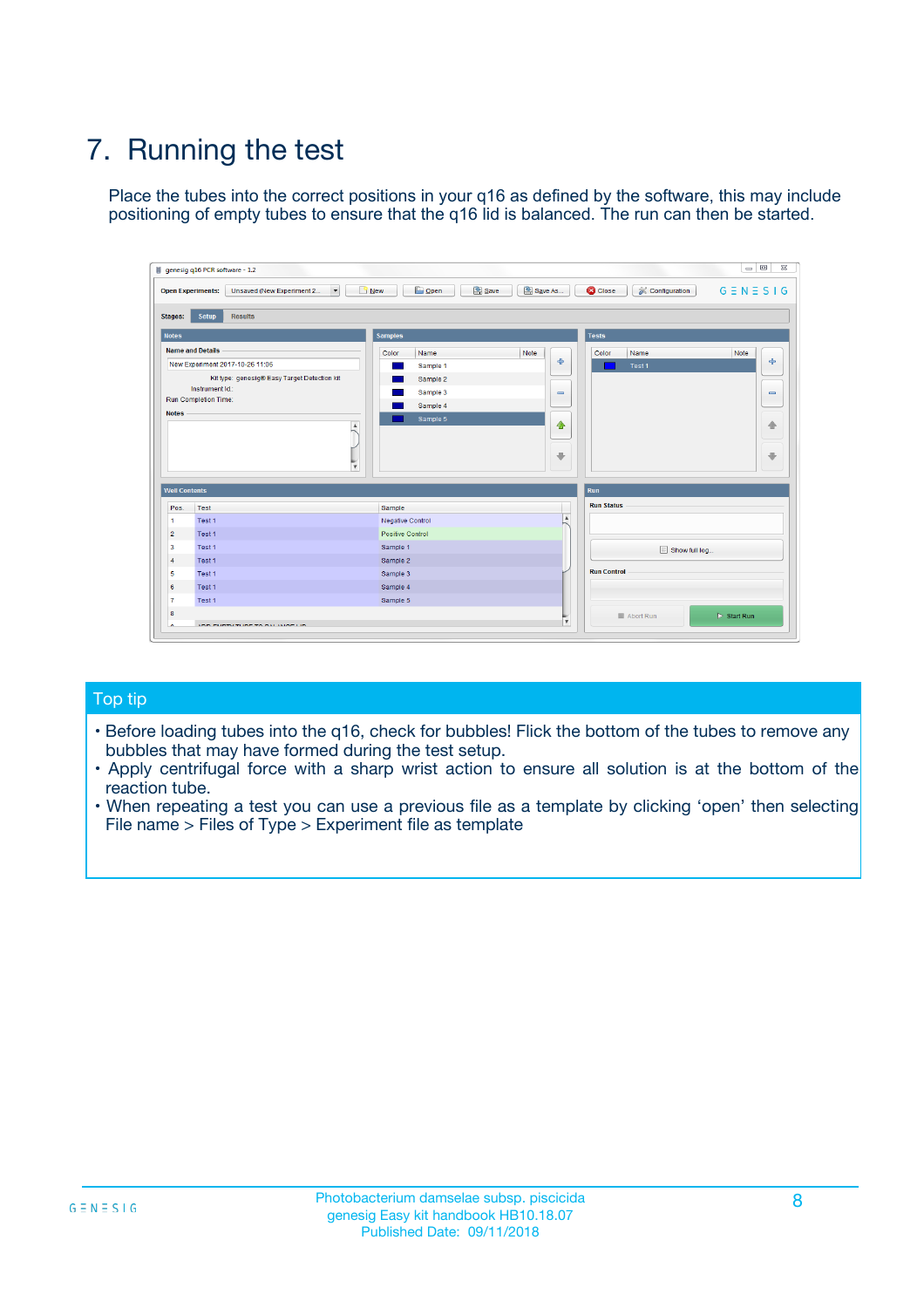## What do my results mean?

Analysis of your data is carried out automatically by the genesig q16. The following information is designed to help you fully understand a result or to troubleshoot:

### "Positive"

#### **Explanation**

Your sample has produced a positive result. Your target of interest is present and you can use the reported quantity.

"Negative"

#### **Explanation**

Your sample has produced a negative result. The target is not present in your sample.

### "Test contaminated"

#### **Explanation**

The Negative Control should be completely free of any DNA. If you see this error message it means that at some point during the setup, the Negative Control has been contaminated with DNA and has given a positive signal. This contamination has invalidated the test. The Positive Control and your test samples are both possible sources of contaminating DNA. The genesig q16 reaction tubes from previous runs will also contain very high amounts of DNA so it is important that these are carefully disposed of after the run is completed and NEVER OPENED. It may be the case that your kits have become contaminated which will lead to the same problem occurring repeatedly.

#### **Solutions**

1. Clean your working area using a commercial DNA remover solution to ensure the area is DNA free at the start of your run and re-run the test

2. If the problem persists then the kit has become contaminated and it will have to be discarded and replaced with a new kit. When you open the new kit, run a simple test to show that changing the kit has solved the problem. Prepare a test which includes only the Positive Control, the Negative Control and one 'mock sample'. For the 'mock sample' add water instead of any sample DNA. The result for the Negative Control and the mock sample should be negative indicating that contamination is no longer present.

#### **Preventive action**

An ideal lab set-up has a 'Clean area' where the test reagents are prepared and a 'sample area' where DNA samples and the Positive Control template are handled. The best workflow involves setting up all the test components (excluding the positive control template) in the clean area and then moving the tests to the sample area for sample and Positive Control addition. If this method is followed then the kit components are always kept away from possible sources of contamination. For extra security the Negative Control can be completely prepared and sealed in the clean area. All work areas should be decontaminated regularly with DNA remover.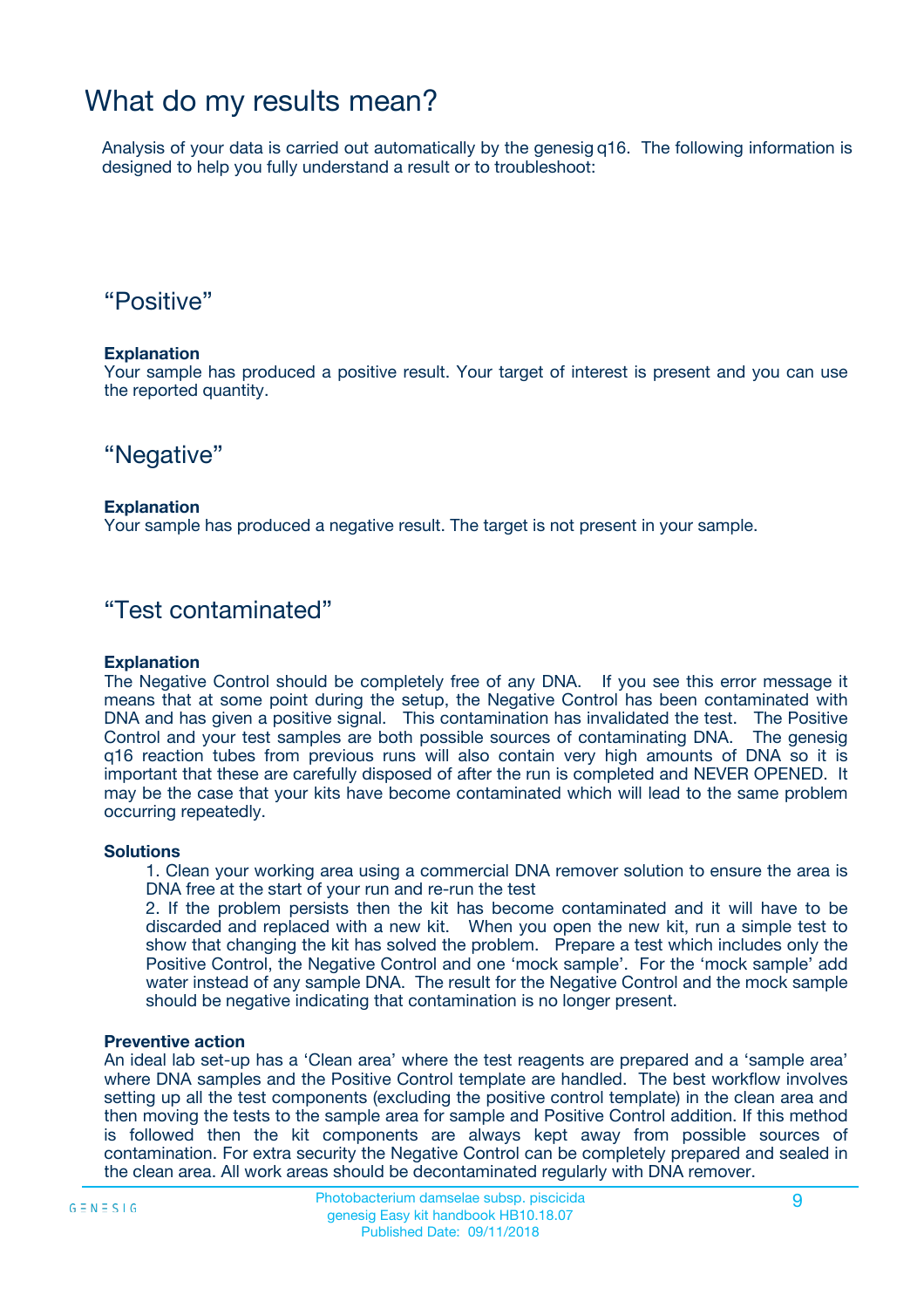### "Sample preparation failed"

#### **Explanation**

The test has failed because the quality of the sample was not high enough. The Internal Extraction Control component identifies whether the sample has been prepared correctly and is of suitable quality. This error message means that this quality control test has failed and the sample quality is not high enough for analysis.

#### **Solutions**

1. Check the sample preparation protocol for any user errors then repeat.

2. Poor quality samples can result from overloading the sample preparation protocol with too much starting material. Try reducing the amount of starting material then repeat.

3. Failing to add the Internal extraction Control DNA to your sample during the sample preparation protocol can also lead to a reported result of "sample preparation failed". Ensure that this step has not been overlooked or forgotten. If your samples are derived from an archive store or from a process separate from your genesig Easy extraction kit; you must add 5µl of Internal Extraction Control DNA into each 0.5ml of your sample to make it suitable for use on the q16.

### "Positive result, poor quality sample"

#### **Explanation**

The test is positive so if you are only interested in obtaining a 'present or absent' answer for your sample then your result is reliable. However, the test contains an Internal Extraction Control component that identifies if the sample is of high quality. This quality control test has failed and the sample is not therefore of high enough quality to accurately calculate the exact copy number of DNA present. If you require quantitative information for your sample then proceed with the solutions below.

#### **Solution**

For appropriate solutions, read the "Sample preparation failed" section of this handbook.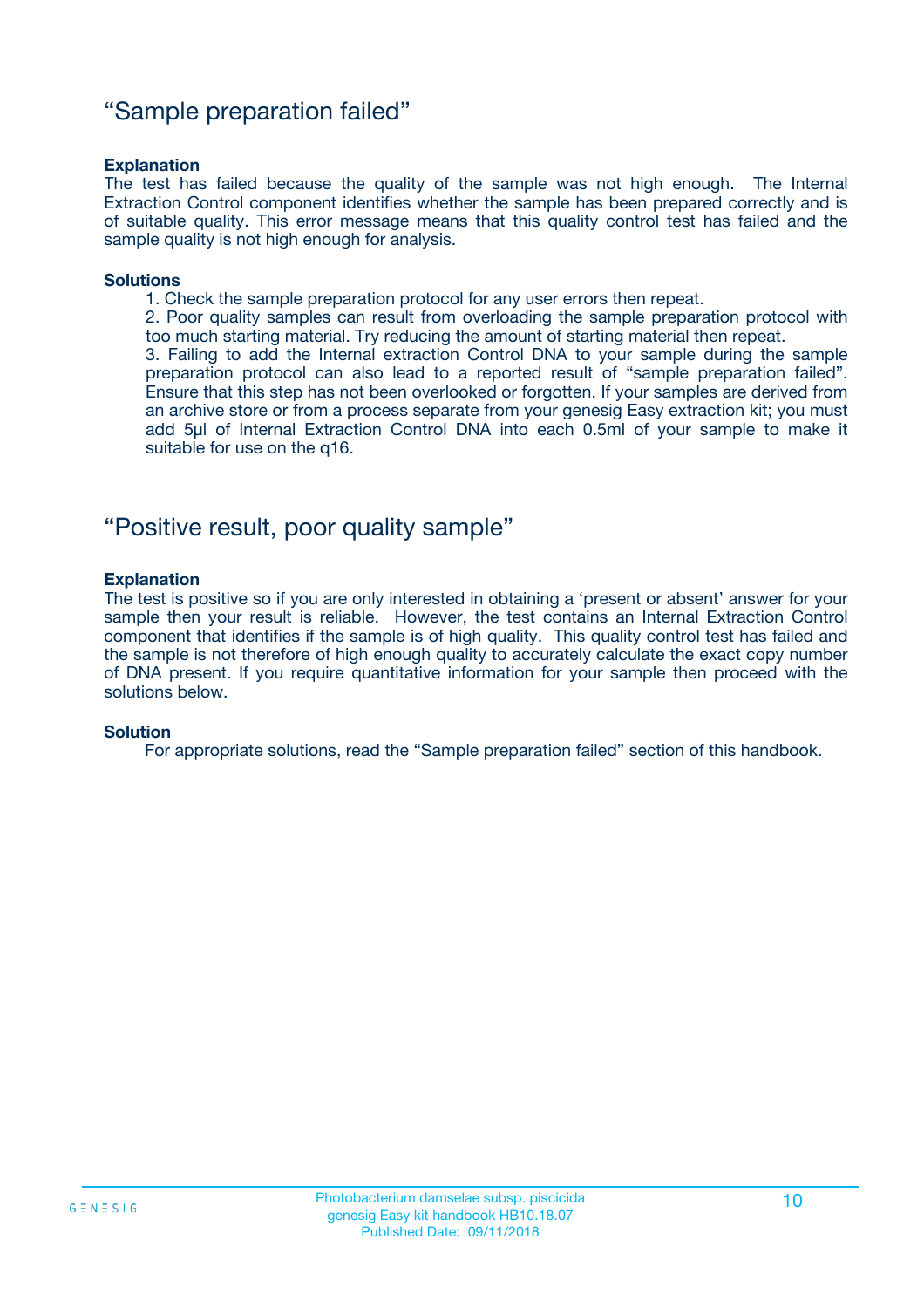### "Test failed"

#### **Explanation**

The test has failed because the Positive Control has not worked. The Positive Control is present to show that all aspects of the test are working correctly together. When this control test fails, the test as a whole is invalidated. This finding indicates that a problem has occurred in the reaction set-up part of the experiment and has nothing to do with sample preparation.

#### **Solutions**

- 1. Check the entire workflow and test set-up to look for any user errors, then repeat the test e.g. have the right colour pipettes and solutions been used with the correct tubes?
- 2. Ensure the positive and negative controls are inserted into the correct wells of your q16.

3. A component of the test may have 'gone off' due to handing errors, incorrect storage or exceeding the shelf life. When you open a new kit, run a simple test to show that changing the kit has solved the problem. Prepare a test which includes only the Positive Control, the Negative Control and one 'mock sample'. For the 'mock sample' add internal control template instead of any sample DNA. If the Positive Control works, the mock sample will now be called as a negative result.

### "Test failed and is contaminated"

#### **Explanation**

The Positive Control is indicating test failure, and the Negative Control is indicating test contamination. Please read the "Test Failed" and "Test contamination" sections of this technical support handbook for a further explanation.

#### **Solution**

For appropriate solutions, read both the "Test failed" and "Test contaminated" sections of this handbook.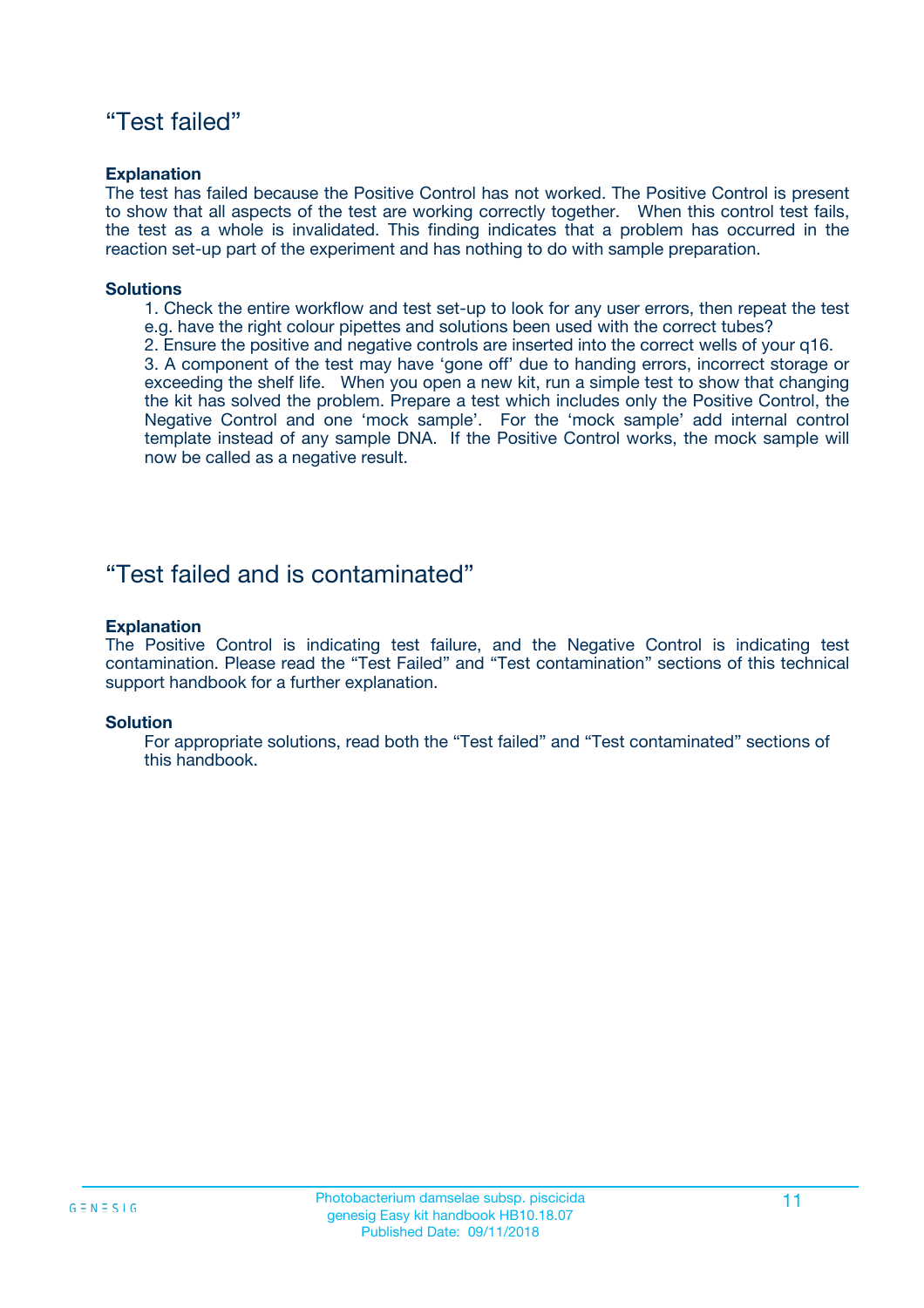# Photobacterium damselae subsp. piscicida

Pasteurellosis (also described as photobacteriosis) is caused by the halophilic bacterium Photobacterium damselae subspecies piscicida (formerly Pasteurella piscicida). It was first isolated in mortalities occurring in natural fish populations on the Atlantic coast of the USA. This disease has been prevalent in Japan since the late 1960s, and has caused significant economic losses in Europe since the 1990s. The natural hosts of the pathogen are a wide variety of marine fish. Morphologically, the bacteria is a rod shaped cell with no motility and is Gram-negative, with bipolar staining.

The bacteria spreads via infected phagocytes, mainly macrophages. This spread can be rapid, and lethal effects may occur within a few days of challenge, affecting tissues containing large numbers of the pathogens. On fish, the primary infection sites show lesions and ulcers, these are commonly the pectoral fin, eyes and mouth. The bacteria performs phospholipase, cytotoxic and haemolytic activities, which are thought to be the primary cause of pasteurellosis.

This pathology is temperature dependent and occurs usually when water temperatures rise above 18-20 °C. Below this temperature, fish can harbour the pathogen as subclinical infection and become carriers for long time periods. Pastereullosis is also known as pseudotubercullosis because in the chronic form of the disease it is characterized by the presence of creamy-white granulomatous nodules or whitish tubercules in several internal organs, composed of masses of bacterial cells, epithelial cells, and fibroblasts. The nodules are most prominent in internal viscera, particularly kidney and spleen, and the infection is accompanied by widespread internal necrosis. Anorexia with darkening of the skin as well as focused necrosis of the gills are the only external clinical signs often observed. The disease is difficult to eradicate with antibiotic treatments.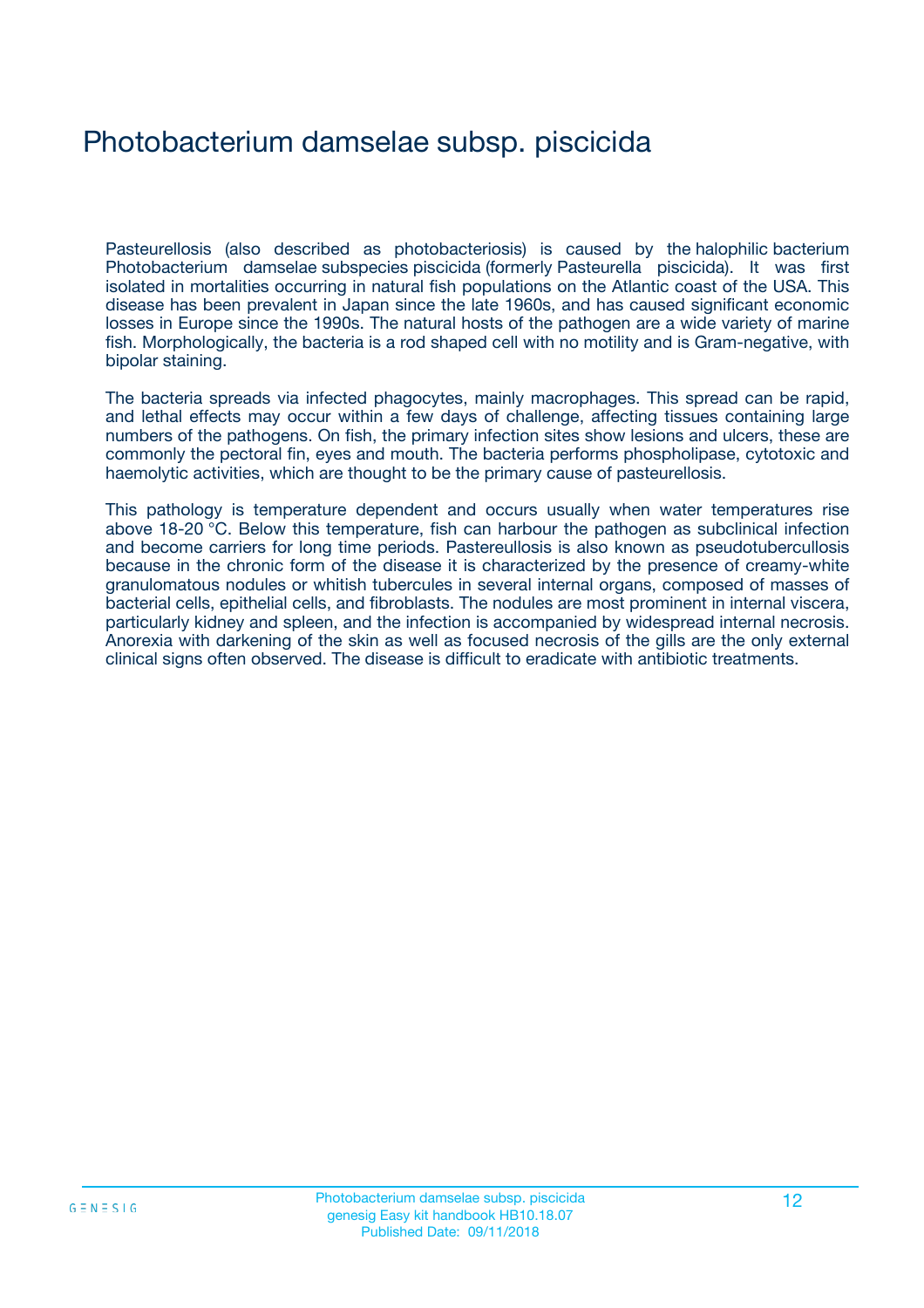## **Specificity**

The Primerdesign genesig Kit for Photobacterium damselae subsp. piscicida (P.damselaepiscicida) genomes is designed for the in vitro quantification of P.damselae-piscicida genomes. The kit is designed to have a broad detection profile. Specifically, the primers represent 100% homology with over 95% of the NCBI database reference sequences available at the time of design.

The dynamics of genetic variation means that new sequence information may become available after the initial design. Primerdesign periodically reviews the detection profiles of our kits and when required releases new versions.

If you require further information, or have a specific question about the detection profile of this kit then please send an e.mail to enquiry@primerdesign.co.uk and our bioinformatics team will answer your question.